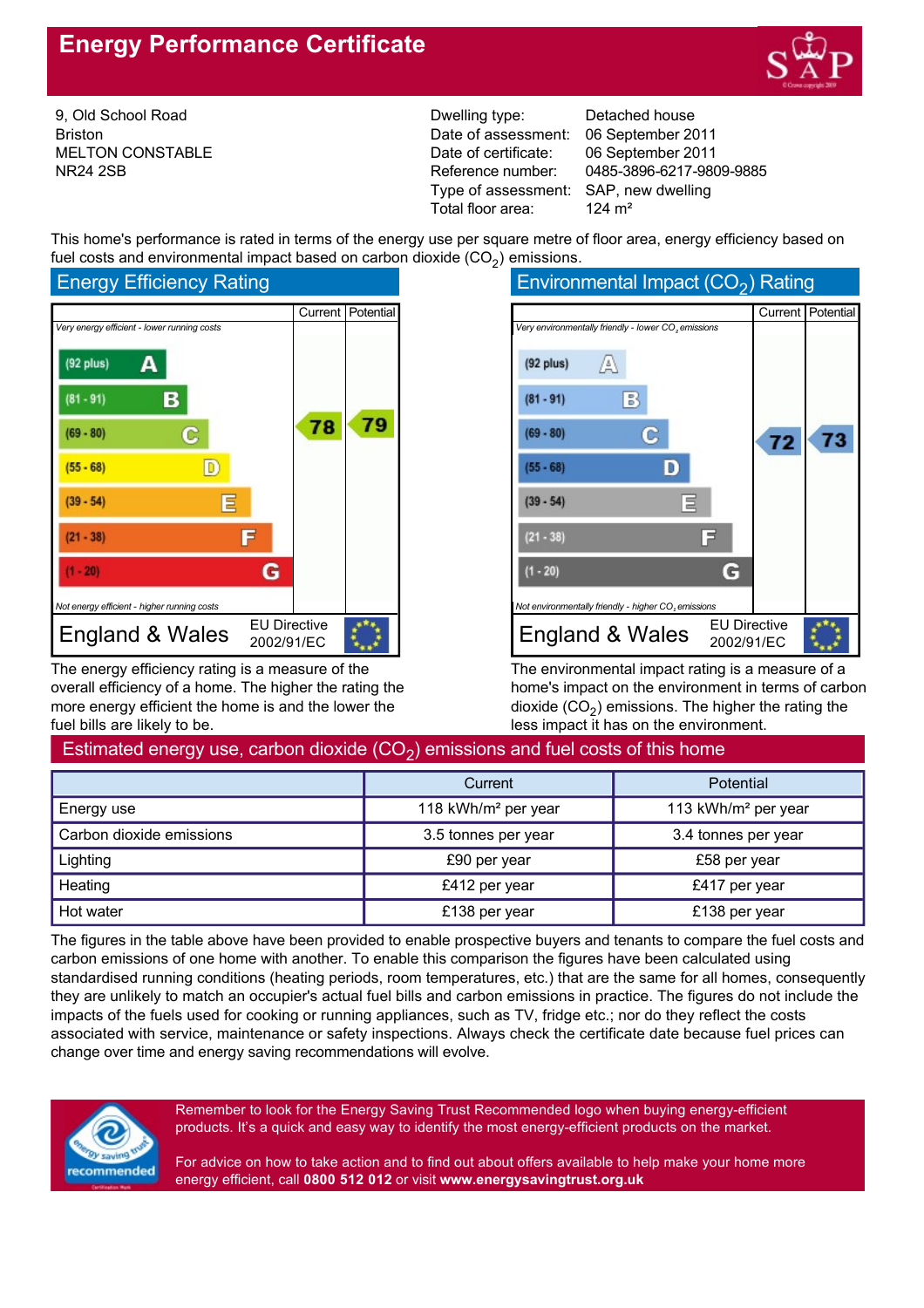### About this document

The Energy Performance Certificate for this dwelling was produced following an energy assessment undertaken by a qualified assessor, accredited by the NHER Accreditation Scheme, to a scheme authorised by the Government. This certificate was produced using the SAP 2009 assessment methodology and has been produced under the Energy Performance of Buildings (Certificates and Inspections) (England and Wales) Regulations 2007 as amended. A copy of the certificate has been lodged on a national register.

| Assessor's accreditation number: NHER003544 |                                                       |
|---------------------------------------------|-------------------------------------------------------|
| Assessor's name:                            | Mr Ian Kennedy                                        |
| Company name/trading name:                  | Ian C Kennedy Energy Assessor                         |
| Address:                                    | 20 Highfields, Lakenheath, Brandon, Suffolk, IP27 9EA |
| Phone number:                               | 01842860583                                           |
| Fax number:                                 | 01842861109                                           |
| E-mail address:                             | ikennedy999@aol.com                                   |
| Related party disclosure:                   | No related party                                      |

### If you have a complaint or wish to confirm that the certificate is genuine

Details of the assessor and the relevant accreditation scheme are as above. You can get contact details of the accreditation scheme from their website at www.nesltd.co.uk together with details of their procedures for confirming authenticity of a certificate and for making a complaint.

### About the building's performance ratings

The ratings on the certificate provide a measure of the building's overall energy efficiency and its environmental impact, calculated in accordance with a national methodology that takes into account factors such as insulation, heating and hot water systems, ventilation and fuels used. The average Energy Efficiency Rating for a dwelling in England and Wales is band E (rating 50).

Not all buildings are used in the same way, so energy ratings use 'standard occupancy' assumptions which may be different from the specific way you use your home. Different methods of calculation are used for homes and for other buildings. Details can be found at www.communities.gov.uk/epbd.

Buildings that are more energy efficient use less energy, save money and help protect the environment. A building with a rating of 100 would cost almost nothing to heat and light and would cause almost no carbon emissions. The potential ratings on the certificate describe how close this building could get to 100 if all the cost effective recommended improvements were implemented.

### About the impact of buildings on the environment

One of the biggest contributors to global warming is carbon dioxide. The way we use energy in buildings causes emissions of carbon. The energy we use for heating, lighting and power in homes produces over a quarter of the UK's carbon dioxide emissions and other buildings produce a further one-sixth.

The average household causes about 6 tonnes of carbon dioxide every year. Adopting the recommendations in this report can reduce emissions and protect the environment. You could reduce emissions even more by switching to renewable energy sources. In addition there are many simple everyday measures that will save money, improve comfort and reduce the impact on the environment. Some examples are given at the end of this report.

#### **Visit the Department for Communities and Local Government website at www.communities.gov.uk/epbd to:**

- Find how to confirm the authenticity of an energy performance certificate
- Find how to make a complaint about a certificate or the assessor who produced it
- Learn more about the national register where this certificate has been lodged the Department is the controller of the data on the register for Data Protection Act 1998 purposes
- **Learn more about energy efficiency and reducing energy consumption**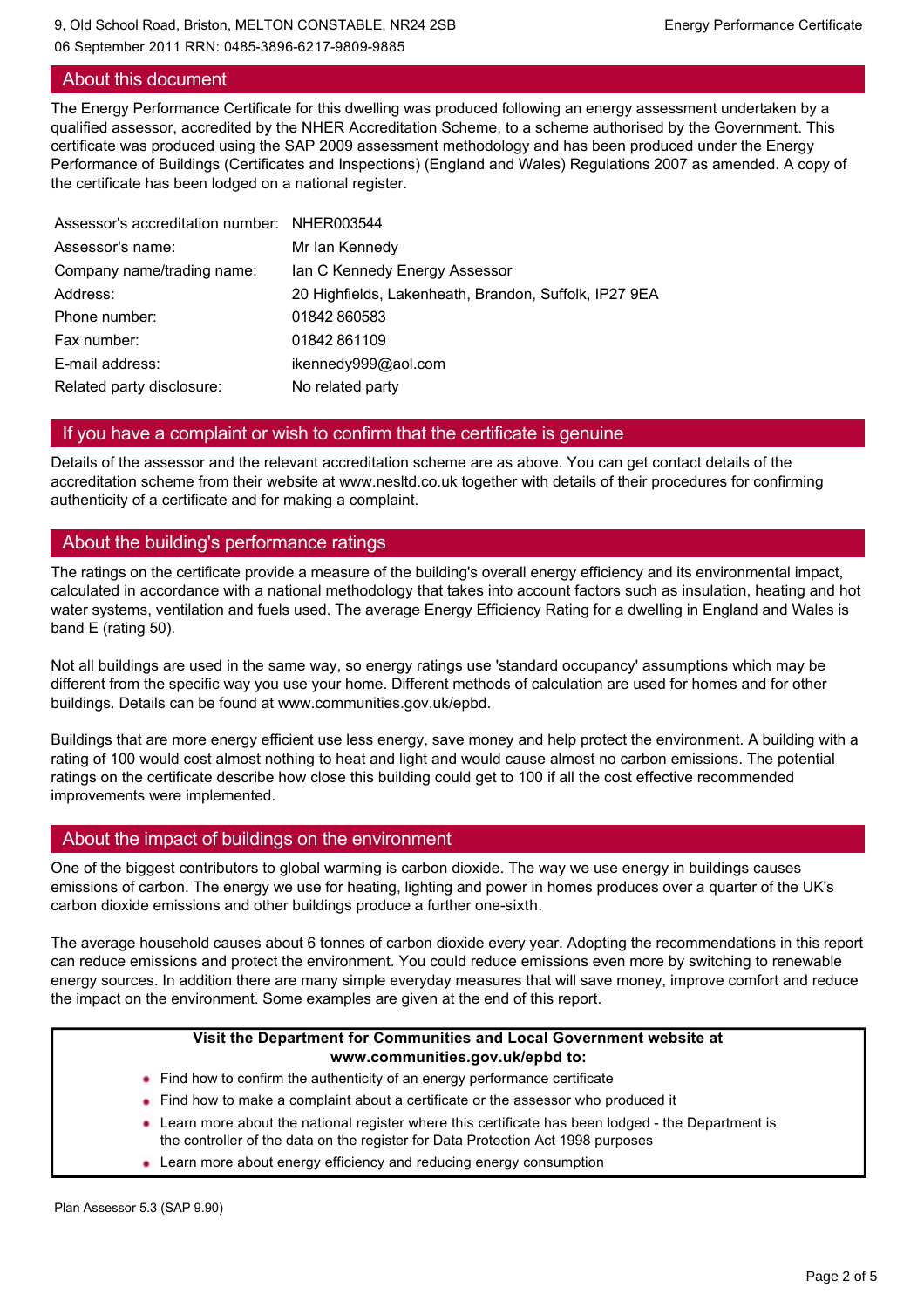### Recommendations

The measures below are cost effective. The performance ratings after improvement listed below are cumulative, that is they assume the improvements have been installed in the order that they appear in the table. The indicative costs are representative for most properties but may not apply in a particular case.

| Lower cost measures                                          | Indicative cost | <b>Typical savings</b><br>per year | Ratings after improvement |                         |
|--------------------------------------------------------------|-----------------|------------------------------------|---------------------------|-------------------------|
|                                                              |                 |                                    | Energy<br>efficiency      | Environmental<br>impact |
| 1 Low energy lighting for all fixed outlets                  | £20             | £27                                | C 79                      | C <sub>73</sub>         |
| Total                                                        |                 | £27                                |                           |                         |
| <b>Potential energy efficiency rating</b><br>C <sub>79</sub> |                 |                                    |                           |                         |
| Potential environmental impact (CO <sub>2</sub> ) rating     |                 |                                    |                           | C <sub>73</sub>         |

### Further measures to achieve even higher standards

The further measures listed below should be considered in addition to those already specified if aiming for the highest possible standards for this home. However you should check the conditions in any covenants, planning conditions, warranties or sale contracts. The indicative costs are representative for most properties but may not apply in a particular case.

| 2 Solar water heating                                   | £4,000 - £6,000   | £51  | <b>B</b> 81 | C 75        |
|---------------------------------------------------------|-------------------|------|-------------|-------------|
| 3 Solar photovoltaic panels, 2.5 kWp                    | £11,000 - £20,000 | £214 | <b>B</b> 89 | B 82        |
| <b>Enhanced energy efficiency rating</b><br><b>B</b> 89 |                   |      |             |             |
| Enhanced environmental impact (CO <sub>2</sub> ) rating |                   |      |             | <b>B</b> 82 |

Improvements to the energy efficiency and environmental impact ratings will usually be in step with each other. However, they can sometimes diverge because reduced energy costs are not always accompanied by a reduction in carbon dioxide (CO<sub>2</sub>) emissions.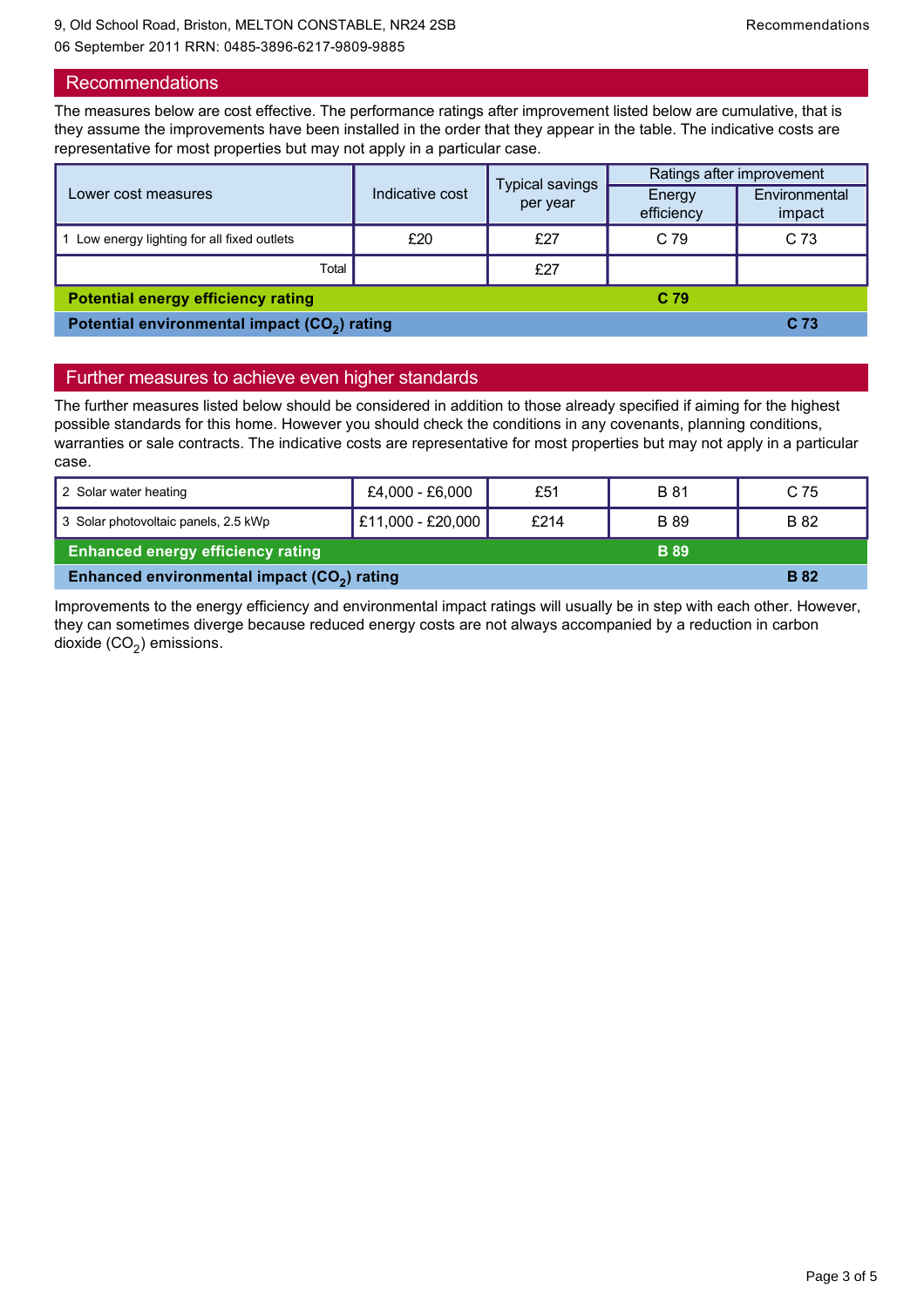### Summary of this home's energy performance related features

The following is an assessment of the key individual elements that have an impact on this home's performance rating. Each element is assessed by the national calculation methodology; 1 star means least efficient and 5 stars means most efficient.

| Element                                                                                                                | Description                                           | Current performance      |               |
|------------------------------------------------------------------------------------------------------------------------|-------------------------------------------------------|--------------------------|---------------|
|                                                                                                                        |                                                       | <b>Energy Efficiency</b> | Environmental |
| Walls                                                                                                                  | Average thermal transmittance 0.34 W/m <sup>2</sup> K | ★★★★☆                    | ★★★★☆         |
| Roof                                                                                                                   | Average thermal transmittance 0.16 W/m <sup>2</sup> K | ★★★★☆                    | ★★★★☆         |
| Floor                                                                                                                  | Average thermal transmittance 0.21 W/m <sup>2</sup> K | ★★★★☆                    | ★★★★☆         |
| Windows                                                                                                                | Fully double glazed                                   | ★★★★☆                    | ★★★★☆         |
| Main heating                                                                                                           | Boiler and radiators, oil                             | ★★★★☆                    | ★★★★☆         |
| Main heating controls                                                                                                  | Time and temperature zone control                     | *****                    | *****         |
| Secondary heating                                                                                                      | None                                                  |                          |               |
| Hot water                                                                                                              | From main system                                      | ★★★★☆                    | ★★★☆☆         |
| Lighting                                                                                                               | Low energy lighting in 43% of fixed outlets           | ★★★☆☆                    | ★★★☆☆         |
| Air tightness                                                                                                          | (not tested)                                          |                          |               |
| C 78<br><b>Current energy efficiency rating</b>                                                                        |                                                       |                          |               |
| C 72<br>Current environmental impact (CO <sub>2</sub> ) rating                                                         |                                                       |                          |               |
| Thermal transmittance is a measure of the rate of heat loss through a building element; the lower the value the better |                                                       |                          |               |

### Low and zero carbon energy sources

the energy performance.

None